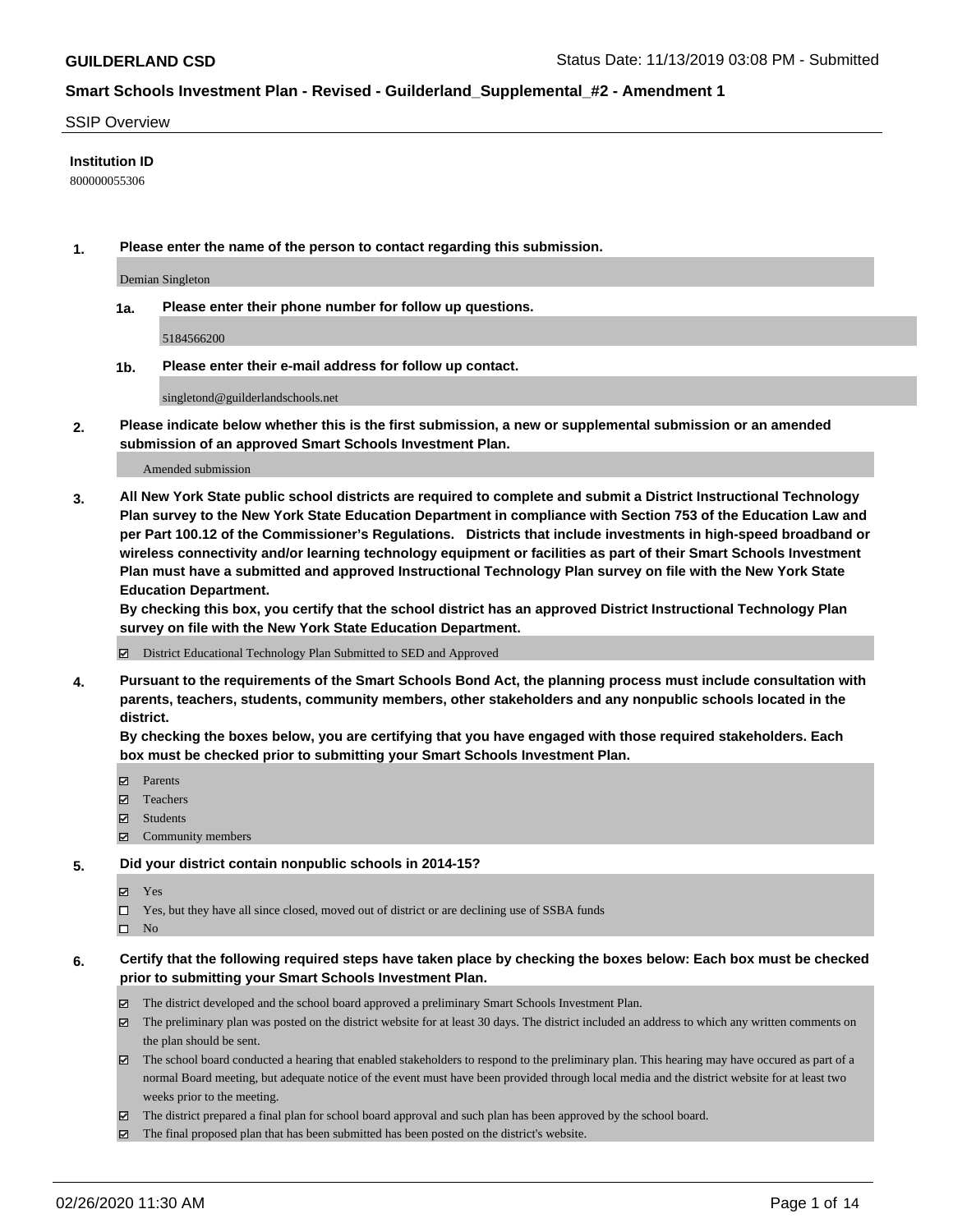SSIP Overview

**6a. Please upload the proposed Smart Schools Investment Plan (SSIP) that was posted on the district's website, along with any supporting materials. Note that this should be different than your recently submitted Educational Technology Survey. The Final SSIP, as approved by the School Board, should also be posted on the website and remain there during the course of the projects contained therein.**

GCSDSSIPFinalDraft\_(2).pdf

**6b. Enter the webpage address where the final Smart Schools Investment Plan is posted. The Plan should remain posted for the life of the included projects.**

https://www.guilderlandschools.org/smart-schools-investment-plan/

**7. Please enter an estimate of the total number of students and staff that will benefit from this Smart Schools Investment Plan based on the cumulative projects submitted to date.**

5,400

**8. An LEA/School District may partner with one or more other LEA/School Districts to form a consortium to pool Smart Schools Bond Act funds for a project that meets all other Smart School Bond Act requirements. Each school district participating in the consortium will need to file an approved Smart Schools Investment Plan for the project and submit a signed Memorandum of Understanding that sets forth the details of the consortium including the roles of each respective district.**

 $\Box$  The district plans to participate in a consortium to partner with other school district(s) to implement a Smart Schools project.

#### **9. Please enter the name and 6-digit SED Code for each LEA/School District participating in the Consortium.**

| Partner LEA/District | <b>ISED BEDS Code</b> |
|----------------------|-----------------------|
| (No Response)        | (No Response)         |

### **10. Please upload a signed Memorandum of Understanding with all of the participating Consortium partners.**

(No Response)

### **11. Your district's Smart Schools Bond Act Allocation is:**

\$2,096,732

#### **12. Final 2014-15 BEDS Enrollment to calculate Nonpublic Sharing Requirement**

|            | Public Enrollment | Nonpublic Enrollment | Total Enrollment | l Nonpublic Percentage |
|------------|-------------------|----------------------|------------------|------------------------|
| Enrollment | 1.909             | 100<br>144           | 5.031.00         | 2.42                   |

**13. This table compares each category budget total, as entered in that category's page, to the total expenditures listed in the category's expenditure table. Any discrepancies between the two must be resolved before submission.**

|                                          | Sub-Allocations | <b>Expenditure Totals</b> | <b>Difference</b> |
|------------------------------------------|-----------------|---------------------------|-------------------|
| <b>School Connectivity</b>               | 23,713.00       | 23,713.00                 | 0.00              |
| Connectivity Projects for<br>Communities | 0.00            | 0.00                      | 0.00              |
| Classroom Technology                     | 0.00            | 0.00                      | 0.00              |
| Pre-Kindergarten Classrooms              | 0.00            | 0.00                      | 0.00              |
| Replace Transportable<br>Classrooms      | 0.00            | 0.00                      | 0.00              |
| <b>High-Tech Security Features</b>       | 0.00            | 0.00                      | 0.00              |
| Nonpublic Loan                           | 0.00            | 0.00                      | 0.00              |
| Totals:                                  |                 |                           |                   |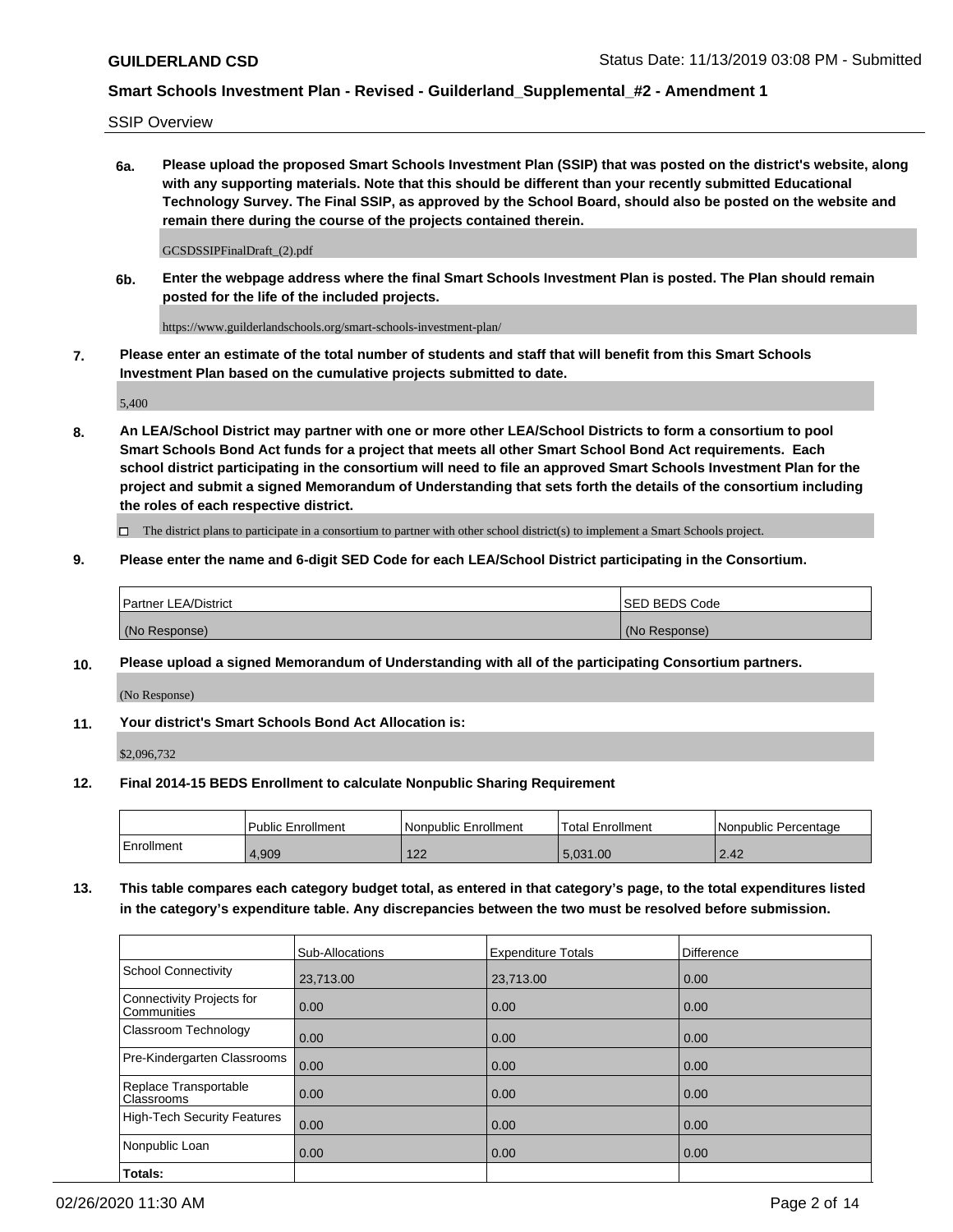SSIP Overview

| Sub-Allocations | Expenditure Totals        | <b>Difference</b> |
|-----------------|---------------------------|-------------------|
| 22.742<br>23.TB | <b>22.742</b><br>20,1 I J |                   |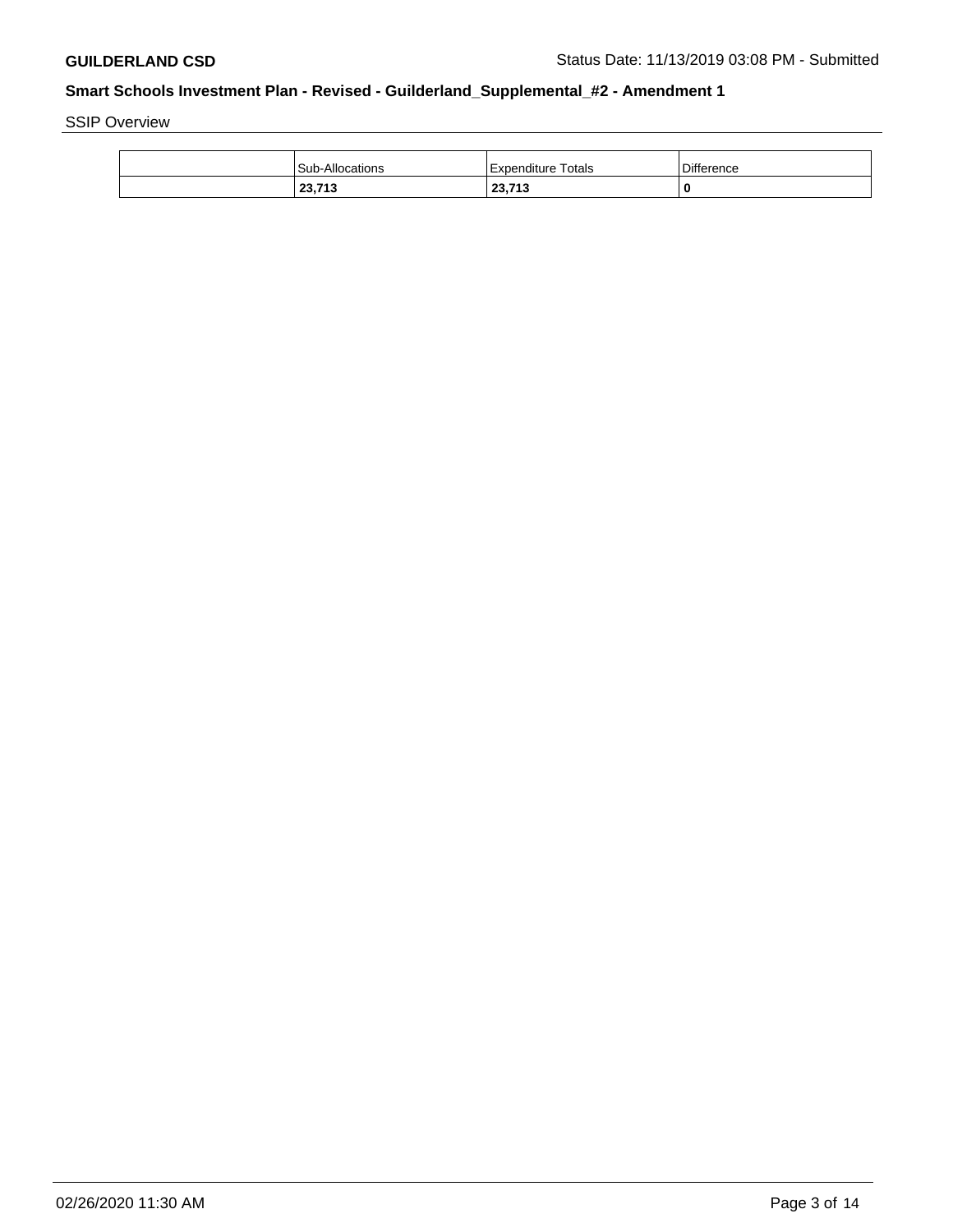School Connectivity

- **1. In order for students and faculty to receive the maximum benefit from the technology made available under the Smart Schools Bond Act, their school buildings must possess sufficient connectivity infrastructure to ensure that devices can be used during the school day. Smart Schools Investment Plans must demonstrate that:**
	- **• sufficient infrastructure that meets the Federal Communications Commission's 100 Mbps per 1,000 students standard currently exists in the buildings where new devices will be deployed, or**
	- **• is a planned use of a portion of Smart Schools Bond Act funds, or**
	- **• is under development through another funding source.**

**Smart Schools Bond Act funds used for technology infrastructure or classroom technology investments must increase the number of school buildings that meet or exceed the minimum speed standard of 100 Mbps per 1,000 students and staff within 12 months. This standard may be met on either a contracted 24/7 firm service or a "burstable" capability. If the standard is met under the burstable criteria, it must be:**

**1. Specifically codified in a service contract with a provider, and**

**2. Guaranteed to be available to all students and devices as needed, particularly during periods of high demand, such as computer-based testing (CBT) periods.**

**Please describe how your district already meets or is planning to meet this standard within 12 months of plan submission.**

(No Response)

**1a. If a district believes that it will be impossible to meet this standard within 12 months, it may apply for a waiver of this requirement, as described on the Smart Schools website. The waiver must be filed and approved by SED prior to submitting this survey.**

 $\Box$  By checking this box, you are certifying that the school district has an approved waiver of this requirement on file with the New York State Education Department.

**2. Connectivity Speed Calculator (Required). If the district currently meets the required speed, enter "Currently Met" in the last box: Expected Date When Required Speed Will be Met.**

|                  | Number of     | Required Speed | Current Speed in | Expected Speed  | Expected Date                        |
|------------------|---------------|----------------|------------------|-----------------|--------------------------------------|
|                  | Students      | lin Mbps       | <b>Mbps</b>      | Ito be Attained | When Required                        |
|                  |               |                |                  |                 | Within 12 Months   Speed Will be Met |
| Calculated Speed | (No Response) | 0.00           | (No Response)    | (No Response)   | (No Response)                        |

**3. Describe how you intend to use Smart Schools Bond Act funds for high-speed broadband and/or wireless connectivity projects in school buildings.**

**\*\*This amendment reflectschanges which will provideadditional access point hardware, mounting, and configuration in locations necessary to achieve the goals of**

**Guilderland\_Supplemental\_#2. The items shown below will be added to complete this project as intended.**

**4. Describe the linkage between the district's District Instructional Technology Plan and how the proposed projects will improve teaching and learning. (There should be a link between your response to this question and your responses to Question 1 in Section IV - NYSED Initiatives Alignment: "Explain how the district use of instructional technology will serve as a part of a comprehensive and sustained effort to support rigorous academic standards attainment and performance improvement for students."** 

**Your answer should also align with your answers to the questions in Section II - Strategic Technology Planning and the associated Action Steps in Section III - Action Plan.)**

(No Response)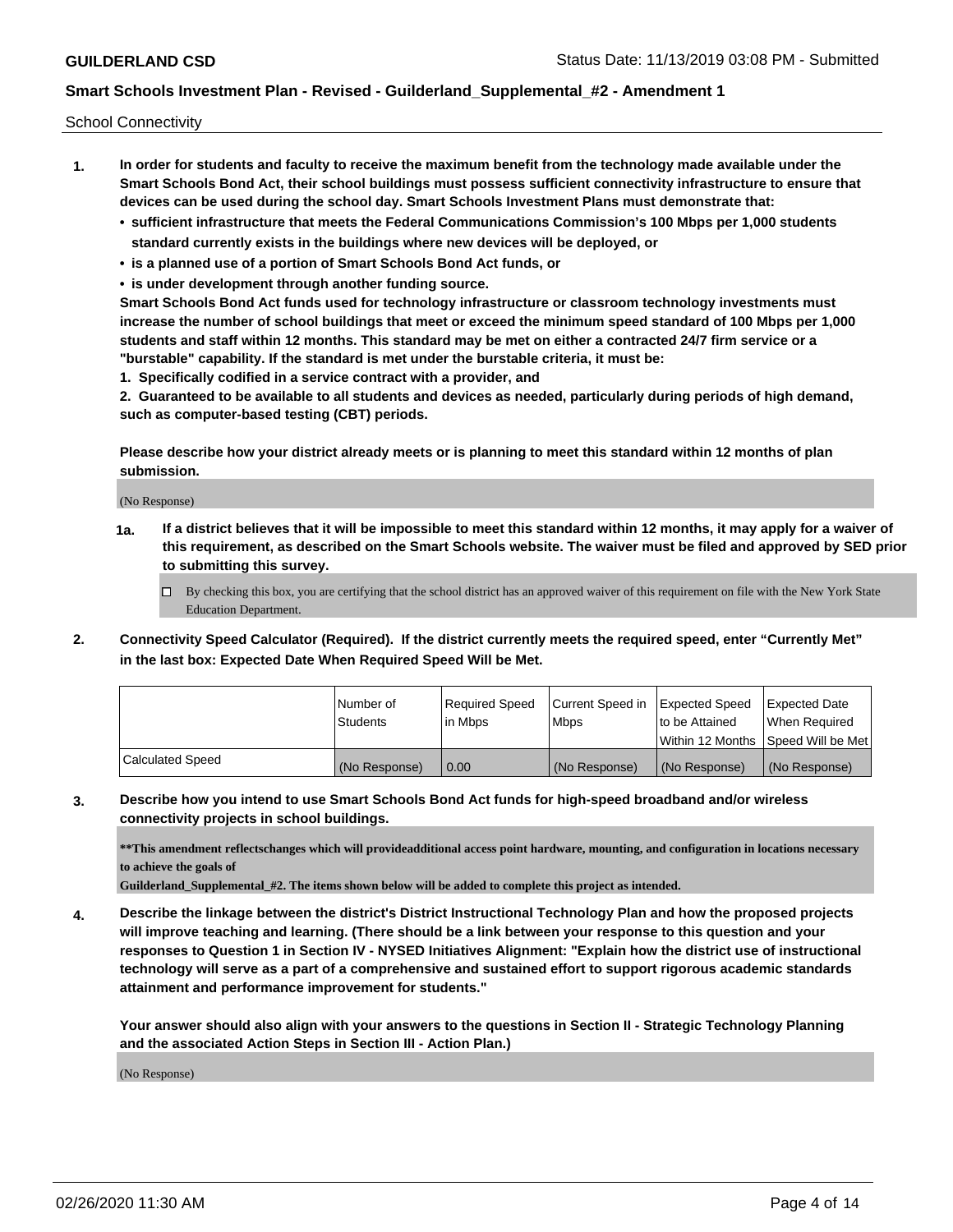School Connectivity

**5. If the district wishes to have students and staff access the Internet from wireless devices within the school building, or in close proximity to it, it must first ensure that it has a robust Wi-Fi network in place that has sufficient bandwidth to meet user demand.**

**Please describe how you have quantified this demand and how you plan to meet this demand.**

(No Response)

**6. Smart Schools plans with any expenditures in the School Connectivity category require a project number from the Office of Facilities Planning. Districts must submit an SSBA LOI and receive project numbers prior to submitting the SSIP. As indicated on the LOI, some projects may be eligible for a streamlined review and will not require a building permit.**

**Please indicate on a separate row each project number given to you by the Office of Facilities Planning.**

| Project Number        |  |
|-----------------------|--|
| 01-08-02-06-7-999-BA1 |  |

**7. Certain high-tech security and connectivity infrastructure projects may be eligible for an expedited review process as determined by the Office of Facilities Planning.**

**Was your project deemed eligible for streamlined review?**

Yes

- **7a. Districts that choose the Streamlined Review Process will be required to certify that they have reviewed all installations with their licensed architect or engineer of record and provide that person's name and license number. The licensed professional must review the products and proposed method of installation prior to implementation and review the work during and after completion in order to affirm that the work was codecompliant, if requested.**
	- I certify that I have reviewed all installations with a licensed architect or engineer of record.
- **8. Include the name and license number of the architect or engineer of record.**

| Name               | License Number |
|--------------------|----------------|
| Daniel D. Woodside | 28237          |

**9. Public Expenditures – Loanable (Counts toward the nonpublic loan calculation)**

| Select the allowable expenditure type.      | <b>PUBLIC</b> Items to be | Quantity         | Cost Per Item    | <b>Total Cost</b> |
|---------------------------------------------|---------------------------|------------------|------------------|-------------------|
| Repeat to add another item under each type. | Purchased                 |                  |                  |                   |
| (No Response)                               | (No Response)             | (No<br>Response) | (No<br>Response) | 0.00              |
|                                             |                           |                  | 0.00             |                   |

#### **10. Public Expenditures – Non-Loanable (Does not count toward nonpublic loan calculation)**

| Select the allowable expenditure<br>type.<br>Repeat to add another item under<br>each type. | <b>PUBLIC</b> Items to be purchased                          | Quantity | Cost per Item | <b>Total Cost</b> |
|---------------------------------------------------------------------------------------------|--------------------------------------------------------------|----------|---------------|-------------------|
| Network/Access Costs                                                                        | 2.4 GHz 2 dBi/5 GHz 4 dBi Dipole Ant.,   15<br>White, RP-TNC |          | 39.00         | 585.00            |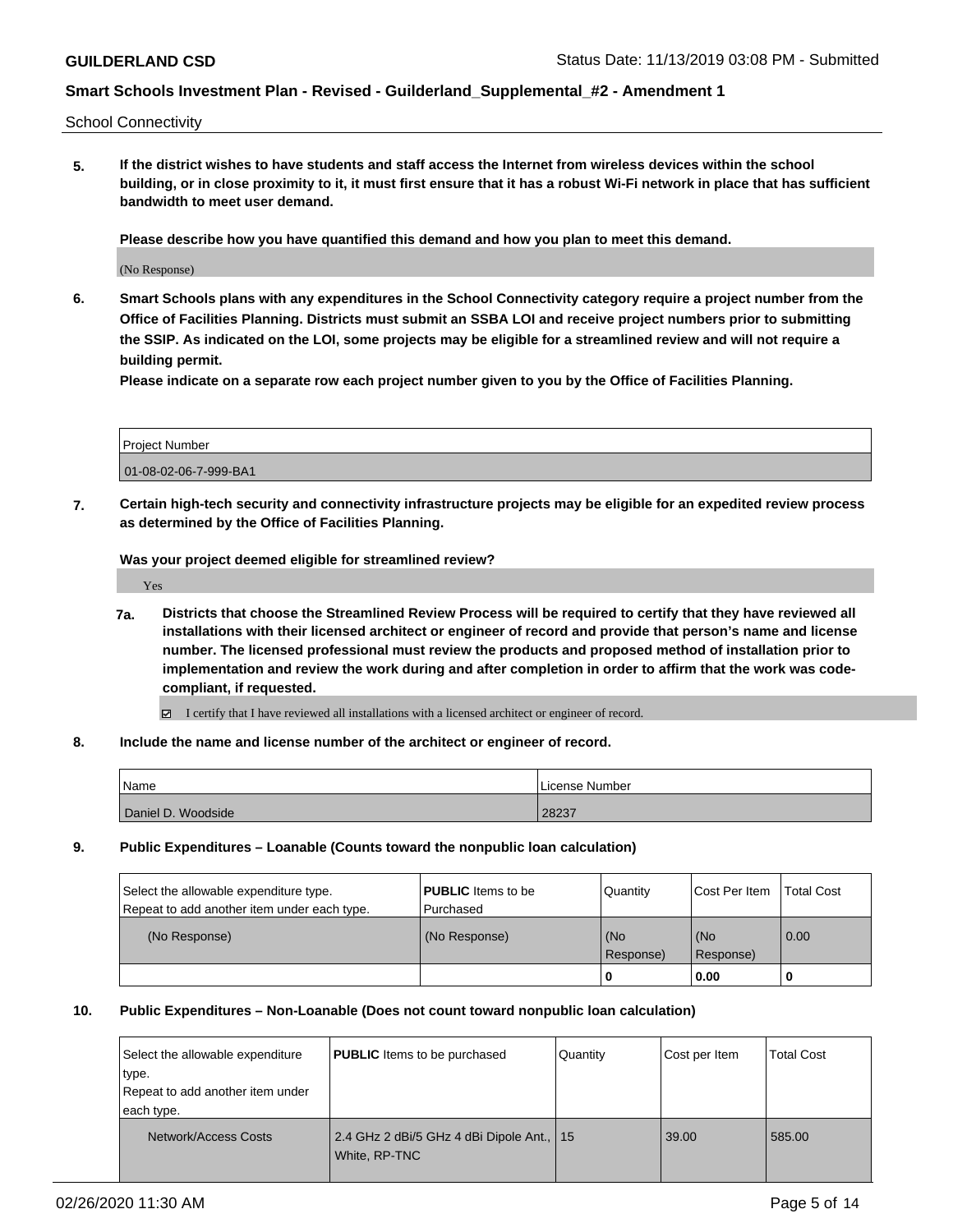### School Connectivity

| Select the allowable expenditure<br>type.<br>Repeat to add another item under<br>each type. | <b>PUBLIC</b> Items to be purchased                     | Quantity       | Cost per Item | <b>Total Cost</b> |
|---------------------------------------------------------------------------------------------|---------------------------------------------------------|----------------|---------------|-------------------|
| Network/Access Costs                                                                        | 802.11ac W2 AP W/CA: 4x4:3; Int Ant:<br>2xGbE B         | $\overline{4}$ | 685.00        | 2,740.00          |
| <b>Professional Services</b>                                                                | Network Engineer- AP Installation                       | 66             | 138.00        | 9,108.00          |
| Network/Access Costs                                                                        | 802.11ac W2 AP W/CA; 4x4:3; Ext<br>Ant: 2xGbE, B Domain | 15             | 752.00        | 11.280.00         |
|                                                                                             |                                                         | 100            | 1,614.00      | 23,713            |

### **11. Final 2014-15 BEDS Enrollment to calculate Nonpublic Sharing Requirement (no changes allowed.)**

|            | <b>Public Enrollment</b> | l Nonpublic Enrollment | <b>Total Enrollment</b> | l Nonpublic Percentage |
|------------|--------------------------|------------------------|-------------------------|------------------------|
| Enrollment | 4.909                    | 10 <sup>o</sup><br>▗▃▁ | 5.031.00                | 2.42                   |

## **12. Total Public Budget - Loanable (Counts toward the nonpublic loan calculation)**

|                                               | Public Allocations | <b>Estimated Nonpublic Loan</b><br>Amount | <b>Estimated Total Sub-Allocations</b> |
|-----------------------------------------------|--------------------|-------------------------------------------|----------------------------------------|
| Network/Access Costs                          | (No Response)      | 0.00                                      | 0.00                                   |
| School Internal Connections and<br>Components | (No Response)      | 0.00                                      | 0.00                                   |
| Other                                         | (No Response)      | 0.00                                      | 0.00                                   |
| Totals:                                       | 0.00               | 0                                         |                                        |

## **13. Total Public Budget – Non-Loanable (Does not count toward the nonpublic loan calculation)**

|                                                   | Sub-          |
|---------------------------------------------------|---------------|
|                                                   | Allocation    |
| Network/Access Costs                              | 14,605.00     |
| Outside Plant Costs                               | (No Response) |
| <b>School Internal Connections and Components</b> | (No Response) |
| <b>Professional Services</b>                      | 9,108.00      |
| Testing                                           | (No Response) |
| <b>Other Upfront Costs</b>                        | (No Response) |
| <b>Other Costs</b>                                | (No Response) |
| Totals:                                           | 23,713.00     |

### **14. School Connectivity Totals**

|                          | <b>Total Sub-Allocations</b> |
|--------------------------|------------------------------|
| Total Loanable Items     | 0.00                         |
| Total Non-Ioanable Items | 23,713.00                    |
| <b>Totals:</b>           | 23,713                       |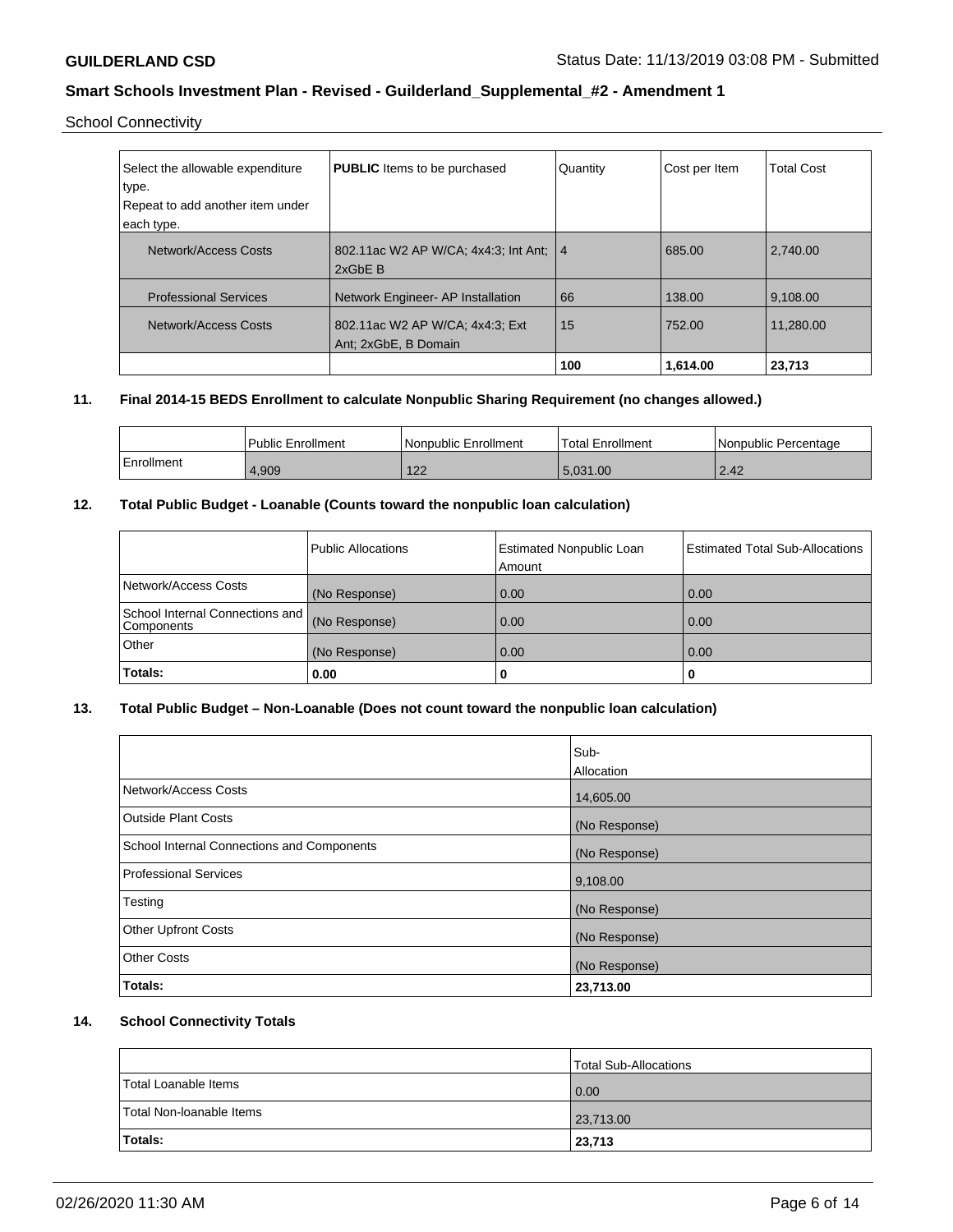Community Connectivity (Broadband and Wireless)

**1. Describe how you intend to use Smart Schools Bond Act funds for high-speed broadband and/or wireless connectivity projects in the community.**

(No Response)

**2. Please describe how the proposed project(s) will promote student achievement and increase student and/or staff access to the Internet in a manner that enhances student learning and/or instruction outside of the school day and/or school building.**

(No Response)

**3. Community connectivity projects must comply with all the necessary local building codes and regulations (building and related permits are not required prior to plan submission).**

 $\Box$  I certify that we will comply with all the necessary local building codes and regulations.

**4. Please describe the physical location of the proposed investment.**

(No Response)

**5. Please provide the initial list of partners participating in the Community Connectivity Broadband Project, along with their Federal Tax Identification (Employer Identification) number.**

| <b>Project Partners</b> | l Federal ID # |
|-------------------------|----------------|
| (No Response)           | (No Response)  |

**6. Please detail the type, quantity, per unit cost and total cost of the eligible items under each sub-category.**

| Select the allowable expenditure | Item to be purchased | Quantity      | Cost per Item | <b>Total Cost</b> |
|----------------------------------|----------------------|---------------|---------------|-------------------|
| type.                            |                      |               |               |                   |
| Repeat to add another item under |                      |               |               |                   |
| each type.                       |                      |               |               |                   |
| (No Response)                    | (No Response)        | (No Response) | (No Response) | 0.00              |
|                                  |                      | U             | 0.00          |                   |

**7. If you are submitting an allocation for Community Connectivity, complete this table.**

**Note that the calculated Total at the bottom of the table must equal the Total allocation for this category that you entered in the SSIP Overview overall budget.**

|                                    | Sub-Allocation |
|------------------------------------|----------------|
| Network/Access Costs               | (No Response)  |
| Outside Plant Costs                | (No Response)  |
| <b>Tower Costs</b>                 | (No Response)  |
| <b>Customer Premises Equipment</b> | (No Response)  |
| <b>Professional Services</b>       | (No Response)  |
| Testing                            | (No Response)  |
| <b>Other Upfront Costs</b>         | (No Response)  |
| <b>Other Costs</b>                 | (No Response)  |
| Totals:                            | 0.00           |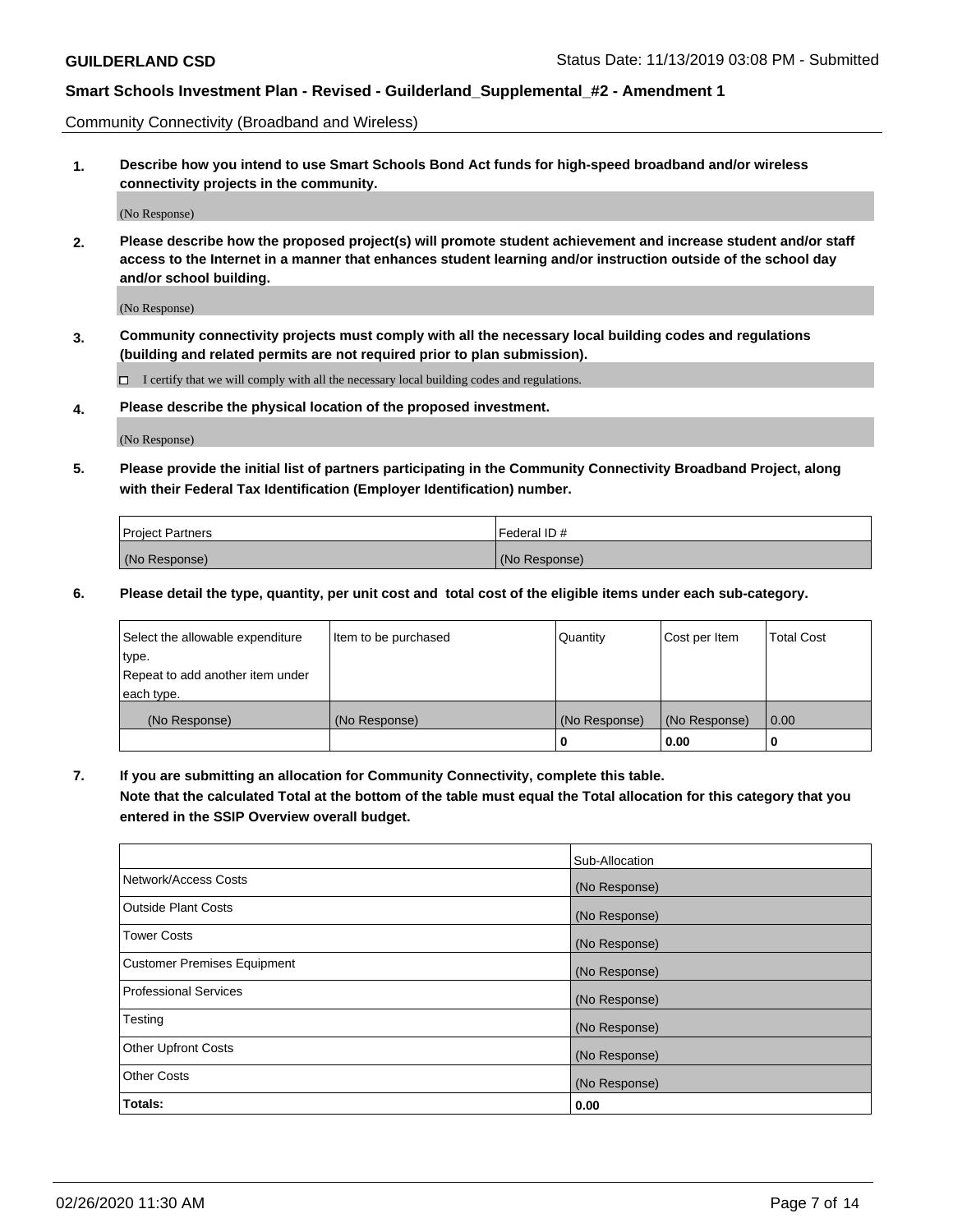#### Classroom Learning Technology

**1. In order for students and faculty to receive the maximum benefit from the technology made available under the Smart Schools Bond Act, their school buildings must possess sufficient connectivity infrastructure to ensure that devices can be used during the school day. Smart Schools Investment Plans must demonstrate that sufficient infrastructure that meets the Federal Communications Commission's 100 Mbps per 1,000 students standard currently exists in the buildings where new devices will be deployed, or is a planned use of a portion of Smart Schools Bond Act funds, or is under development through another funding source. Smart Schools Bond Act funds used for technology infrastructure or classroom technology investments must increase the number of school buildings that meet or exceed the minimum speed standard of 100 Mbps per 1,000 students and staff within 12 months. This standard may be met on either a contracted 24/7 firm service or a "burstable" capability. If the standard is met under the burstable criteria, it must be:**

**1. Specifically codified in a service contract with a provider, and**

**2. Guaranteed to be available to all students and devices as needed, particularly during periods of high demand, such as computer-based testing (CBT) periods.**

**Please describe how your district already meets or is planning to meet this standard within 12 months of plan submission.**

(No Response)

- **1a. If a district believes that it will be impossible to meet this standard within 12 months, it may apply for a waiver of this requirement, as described on the Smart Schools website. The waiver must be filed and approved by SED prior to submitting this survey.**
	- By checking this box, you are certifying that the school district has an approved waiver of this requirement on file with the New York State Education Department.
- **2. Connectivity Speed Calculator (Required). If the district currently meets the required speed, enter "Currently Met" in the last box: Expected Date When Required Speed Will be Met.**

|                  | l Number of     | Required Speed | Current Speed in | <b>Expected Speed</b> | <b>Expected Date</b>                |
|------------------|-----------------|----------------|------------------|-----------------------|-------------------------------------|
|                  | <b>Students</b> | l in Mbps      | l Mbps           | to be Attained        | When Required                       |
|                  |                 |                |                  |                       | Within 12 Months  Speed Will be Met |
| Calculated Speed | (No Response)   | 0.00           | (No Response)    | l (No Response)       | (No Response)                       |

**3. If the district wishes to have students and staff access the Internet from wireless devices within the school building, or in close proximity to it, it must first ensure that it has a robust Wi-Fi network in place that has sufficient bandwidth to meet user demand.**

**Please describe how you have quantified this demand and how you plan to meet this demand.**

(No Response)

**4. All New York State public school districts are required to complete and submit an Instructional Technology Plan survey to the New York State Education Department in compliance with Section 753 of the Education Law and per Part 100.12 of the Commissioner's Regulations.**

**Districts that include educational technology purchases as part of their Smart Schools Investment Plan must have a submitted and approved Instructional Technology Plan survey on file with the New York State Education Department.**

- By checking this box, you are certifying that the school district has an approved Instructional Technology Plan survey on file with the New York State Education Department.
- **5. Describe the devices you intend to purchase and their compatibility with existing or planned platforms or systems. Specifically address the adequacy of each facility's electrical, HVAC and other infrastructure necessary to install and support the operation of the planned technology.**

(No Response)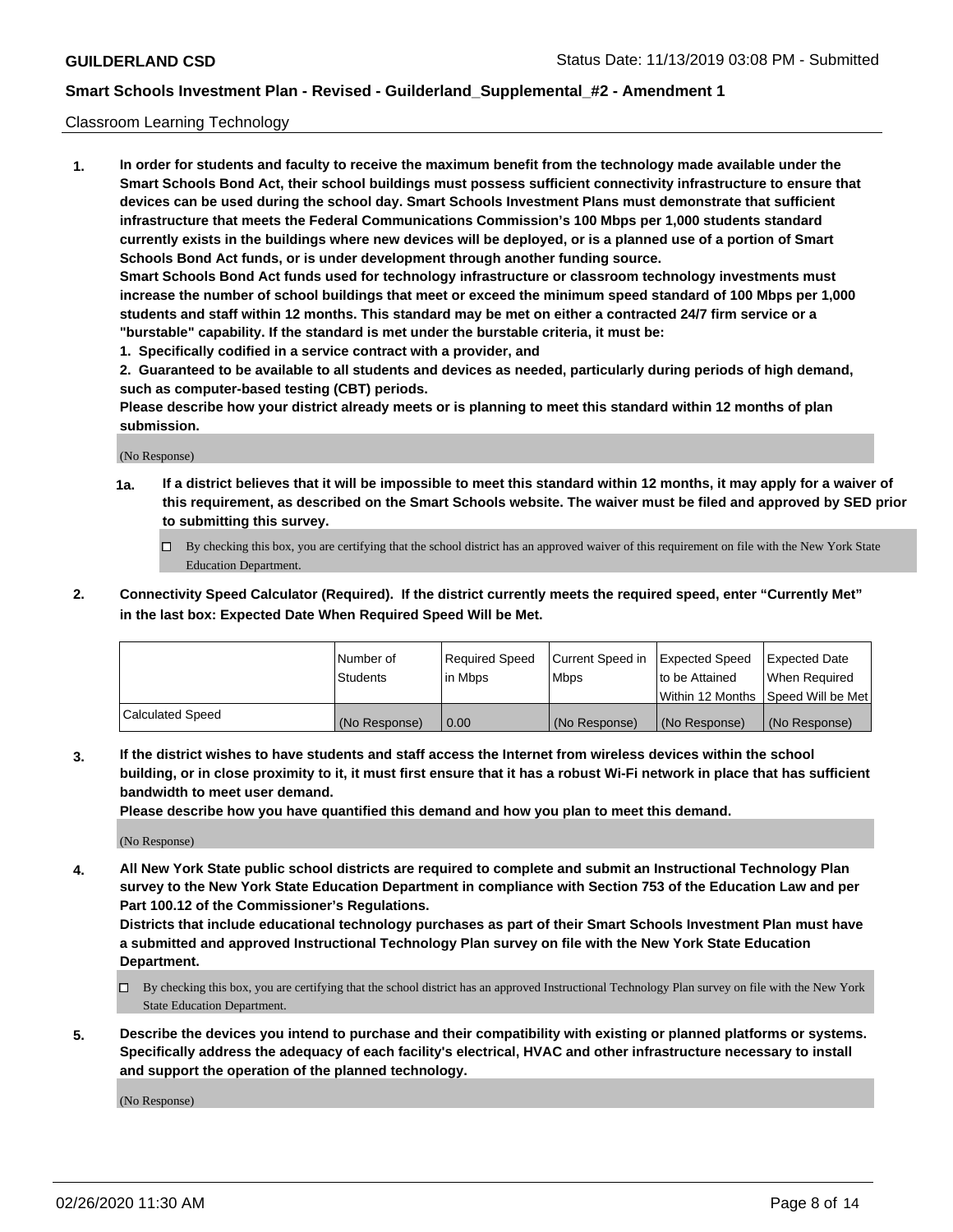#### Classroom Learning Technology

- **6. Describe how the proposed technology purchases will:**
	- **> enhance differentiated instruction;**
	- **> expand student learning inside and outside the classroom;**
	- **> benefit students with disabilities and English language learners; and**
	- **> contribute to the reduction of other learning gaps that have been identified within the district.**

**The expectation is that districts will place a priority on addressing the needs of students who struggle to succeed in a rigorous curriculum. Responses in this section should specifically address this concern and align with the district's Instructional Technology Plan (in particular Question 2 of E. Curriculum and Instruction: "Does the district's instructional technology plan address the needs of students with disabilities to ensure equitable access to instruction, materials and assessments?" and Question 3 of the same section: "Does the district's instructional technology plan address the provision of assistive technology specifically for students with disabilities to ensure access to and participation in the general curriculum?")**

**In addition, describe how the district ensures equitable access to instruction, materials and assessments and participation in the general curriculum for both SWD and English Language Learners/Multilingual Learners (ELL/MLL) students.**

(No Response)

**7. Where appropriate, describe how the proposed technology purchases will enhance ongoing communication with parents and other stakeholders and help the district facilitate technology-based regional partnerships, including distance learning and other efforts.**

(No Response)

**8. Describe the district's plan to provide professional development to ensure that administrators, teachers and staff can employ the technology purchased to enhance instruction successfully.**

**Note: This response should be aligned and expanded upon in accordance with your district's response to Question 1 of F. Professional Development of your Instructional Technology Plan: "Please provide a summary of professional development offered to teachers and staff, for the time period covered by this plan, to support technology to enhance teaching and learning. Please include topics, audience and method of delivery within your summary."**

(No Response)

- **9. Districts must contact one of the SUNY/CUNY teacher preparation programs listed on the document on the left side of the page that supplies the largest number of the district's new teachers to request advice on innovative uses and best practices at the intersection of pedagogy and educational technology.**
	- By checking this box, you certify that you have contacted the SUNY/CUNY teacher preparation program that supplies the largest number of your new teachers to request advice on these issues.
	- **9a. Please enter the name of the SUNY or CUNY Institution that you contacted.**

(No Response)

**9b. Enter the primary Institution phone number.**

(No Response)

**9c. Enter the name of the contact person with whom you consulted and/or will be collaborating with on innovative uses of technology and best practices.**

(No Response)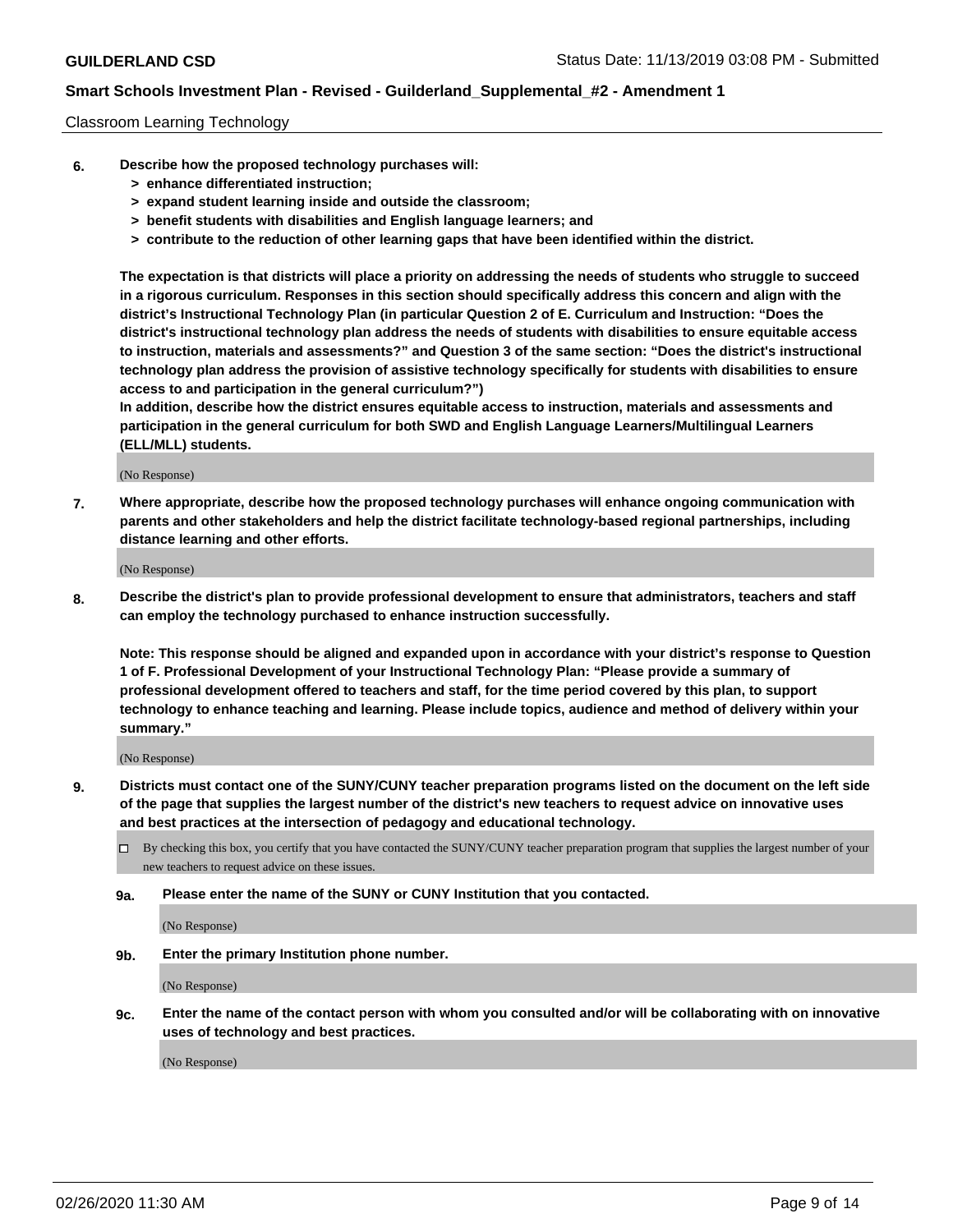#### Classroom Learning Technology

**10. To ensure the sustainability of technology purchases made with Smart Schools funds, districts must demonstrate a long-term plan to maintain and replace technology purchases supported by Smart Schools Bond Act funds. This sustainability plan shall demonstrate a district's capacity to support recurring costs of use that are ineligible for Smart Schools Bond Act funding such as device maintenance, technical support, Internet and wireless fees, maintenance of hotspots, staff professional development, building maintenance and the replacement of incidental items. Further, such a sustainability plan shall include a long-term plan for the replacement of purchased devices and equipment at the end of their useful life with other funding sources.**

 $\Box$  By checking this box, you certify that the district has a sustainability plan as described above.

**11. Districts must ensure that devices purchased with Smart Schools Bond funds will be distributed, prepared for use, maintained and supported appropriately. Districts must maintain detailed device inventories in accordance with generally accepted accounting principles.**

By checking this box, you certify that the district has a distribution and inventory management plan and system in place.

#### **12. Please detail the type, quantity, per unit cost and total cost of the eligible items under each sub-category.**

| Select the allowable expenditure<br>type.      | Item to be Purchased | Quantity      | Cost per Item | <b>Total Cost</b> |
|------------------------------------------------|----------------------|---------------|---------------|-------------------|
| Repeat to add another item under<br>each type. |                      |               |               |                   |
| (No Response)                                  | (No Response)        | (No Response) | (No Response) | 0.00              |
|                                                |                      |               | 0.00          |                   |

#### **13. Final 2014-15 BEDS Enrollment to calculate Nonpublic Sharing Requirement (no changes allowed.)**

|              | l Public Enrollment | Nonpublic Enrollment | <b>Total Enrollment</b> | Nonpublic<br>l Percentage |
|--------------|---------------------|----------------------|-------------------------|---------------------------|
| l Enrollment | 4.909               | 122                  | 5.031.00                | 2.42                      |

### **14. If you are submitting an allocation for Classroom Learning Technology complete this table.**

|                         | Public School Sub-Allocation | <b>Estimated Nonpublic Loan</b><br>Amount<br>(Based on Percentage Above) | Estimated Total Public and<br>Nonpublic Sub-Allocation |
|-------------------------|------------------------------|--------------------------------------------------------------------------|--------------------------------------------------------|
| Interactive Whiteboards | (No Response)                | 0.00                                                                     | 0.00                                                   |
| Computer Servers        | (No Response)                | 0.00                                                                     | 0.00                                                   |
| Desktop Computers       | (No Response)                | 0.00                                                                     | 0.00                                                   |
| <b>Laptop Computers</b> | (No Response)                | 0.00                                                                     | 0.00                                                   |
| <b>Tablet Computers</b> | (No Response)                | 0.00                                                                     | 0.00                                                   |
| <b>Other Costs</b>      | (No Response)                | 0.00                                                                     | 0.00                                                   |
| Totals:                 | 0.00                         | 0                                                                        | 0                                                      |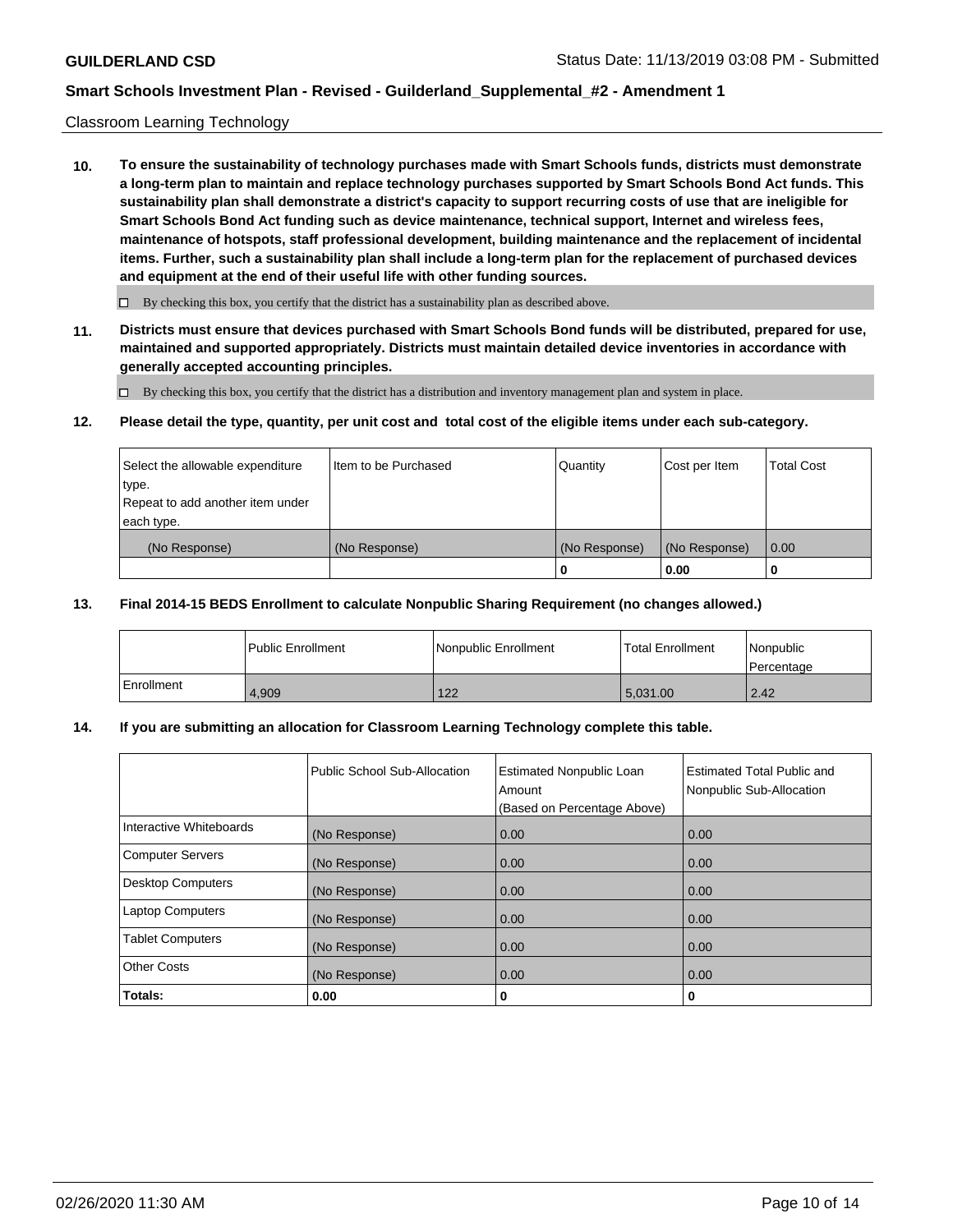#### Pre-Kindergarten Classrooms

**1. Provide information regarding how and where the district is currently serving pre-kindergarten students and justify the need for additional space with enrollment projections over 3 years.**

(No Response)

- **2. Describe the district's plan to construct, enhance or modernize education facilities to accommodate prekindergarten programs. Such plans must include:**
	- **Specific descriptions of what the district intends to do to each space;**
	- **An affirmation that new pre-kindergarten classrooms will contain a minimum of 900 square feet per classroom;**
	- **The number of classrooms involved;**
	- **The approximate construction costs per classroom; and**
	- **Confirmation that the space is district-owned or has a long-term lease that exceeds the probable useful life of the improvements.**

(No Response)

**3. Smart Schools Bond Act funds may only be used for capital construction costs. Describe the type and amount of additional funds that will be required to support ineligible ongoing costs (e.g. instruction, supplies) associated with any additional pre-kindergarten classrooms that the district plans to add.**

(No Response)

**4. All plans and specifications for the erection, repair, enlargement or remodeling of school buildings in any public school district in the State must be reviewed and approved by the Commissioner. Districts that plan capital projects using their Smart Schools Bond Act funds will undergo a Preliminary Review Process by the Office of Facilities Planning.**

**Please indicate on a separate row each project number given to you by the Office of Facilities Planning.**

| Project Number |  |
|----------------|--|
| (No Response)  |  |
|                |  |

**5. Please detail the type, quantity, per unit cost and total cost of the eligible items under each sub-category.**

| Select the allowable expenditure | Item to be purchased | Quantity      | Cost per Item | <b>Total Cost</b> |
|----------------------------------|----------------------|---------------|---------------|-------------------|
| type.                            |                      |               |               |                   |
| Repeat to add another item under |                      |               |               |                   |
| each type.                       |                      |               |               |                   |
| (No Response)                    | (No Response)        | (No Response) | (No Response) | 0.00              |
|                                  |                      | υ             | 0.00          |                   |

**6. If you have made an allocation for Pre-Kindergarten Classrooms, complete this table. Note that the calculated Total at the bottom of the table must equal the Total allocation for this category that you entered in the SSIP Overview overall budget.**

| Totals:                                  | 0.00           |
|------------------------------------------|----------------|
| <b>Other Costs</b>                       | (No Response)  |
| Enhance/Modernize Educational Facilities | (No Response)  |
| Construct Pre-K Classrooms               | (No Response)  |
|                                          | Sub-Allocation |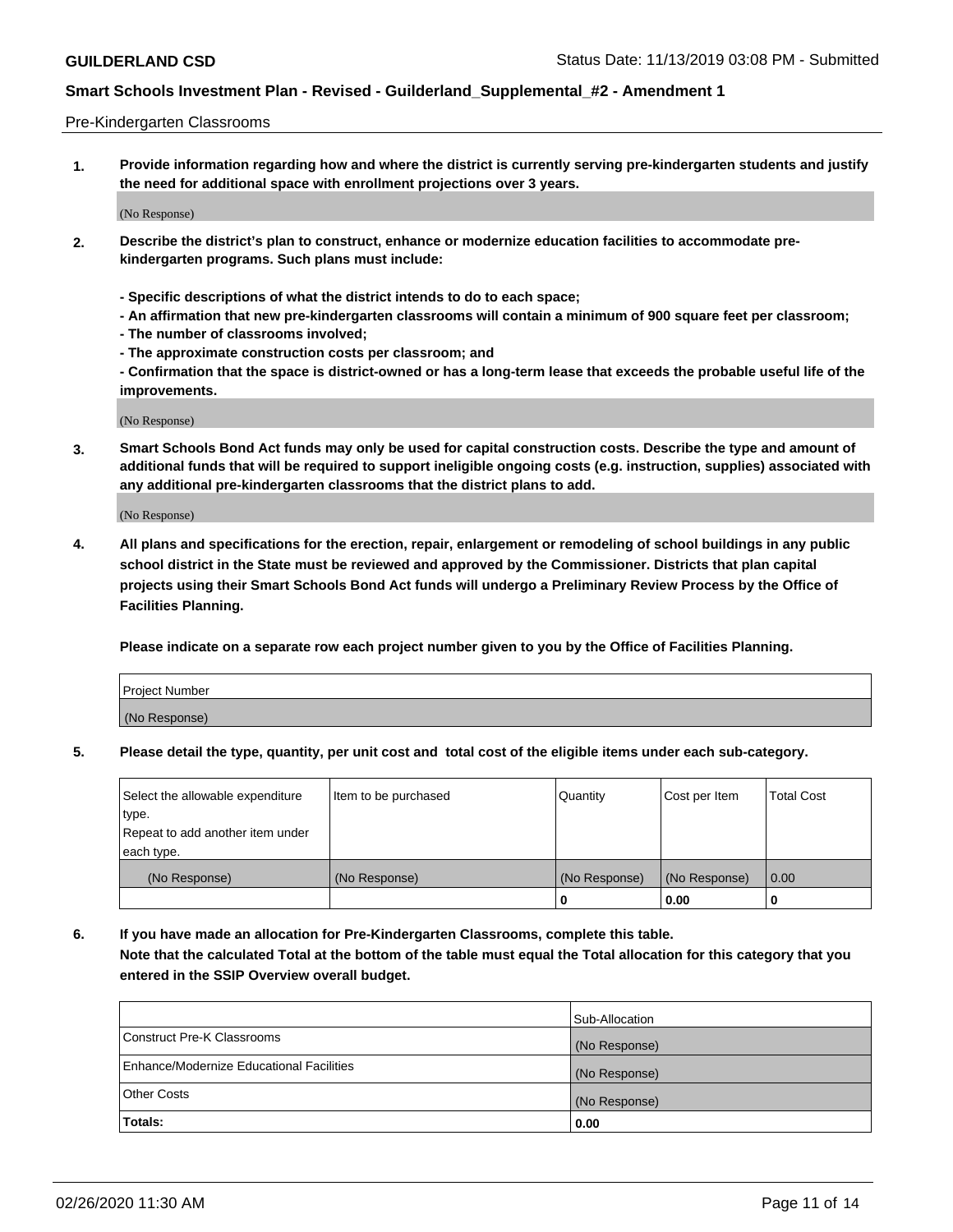Replace Transportable Classrooms

**1. Describe the district's plan to construct, enhance or modernize education facilities to provide high-quality instructional space by replacing transportable classrooms.**

(No Response)

**2. All plans and specifications for the erection, repair, enlargement or remodeling of school buildings in any public school district in the State must be reviewed and approved by the Commissioner. Districts that plan capital projects using their Smart Schools Bond Act funds will undergo a Preliminary Review Process by the Office of Facilities Planning.**

**Please indicate on a separate row each project number given to you by the Office of Facilities Planning.**

| Project Number |  |
|----------------|--|
|                |  |
| (No Response)  |  |

**3. For large projects that seek to blend Smart Schools Bond Act dollars with other funds, please note that Smart Schools Bond Act funds can be allocated on a pro rata basis depending on the number of new classrooms built that directly replace transportable classroom units.**

**If a district seeks to blend Smart Schools Bond Act dollars with other funds describe below what other funds are being used and what portion of the money will be Smart Schools Bond Act funds.**

(No Response)

**4. Please detail the type, quantity, per unit cost and total cost of the eligible items under each sub-category.**

| Select the allowable expenditure | Item to be purchased | Quantity      | Cost per Item | Total Cost |
|----------------------------------|----------------------|---------------|---------------|------------|
| ∣type.                           |                      |               |               |            |
| Repeat to add another item under |                      |               |               |            |
| each type.                       |                      |               |               |            |
| (No Response)                    | (No Response)        | (No Response) | (No Response) | 0.00       |
|                                  |                      | u             | 0.00          |            |

**5. If you have made an allocation for Replace Transportable Classrooms, complete this table. Note that the calculated Total at the bottom of the table must equal the Total allocation for this category that you entered in the SSIP Overview overall budget.**

|                                                | Sub-Allocation |
|------------------------------------------------|----------------|
| Construct New Instructional Space              | (No Response)  |
| Enhance/Modernize Existing Instructional Space | (No Response)  |
| Other Costs                                    | (No Response)  |
| Totals:                                        | 0.00           |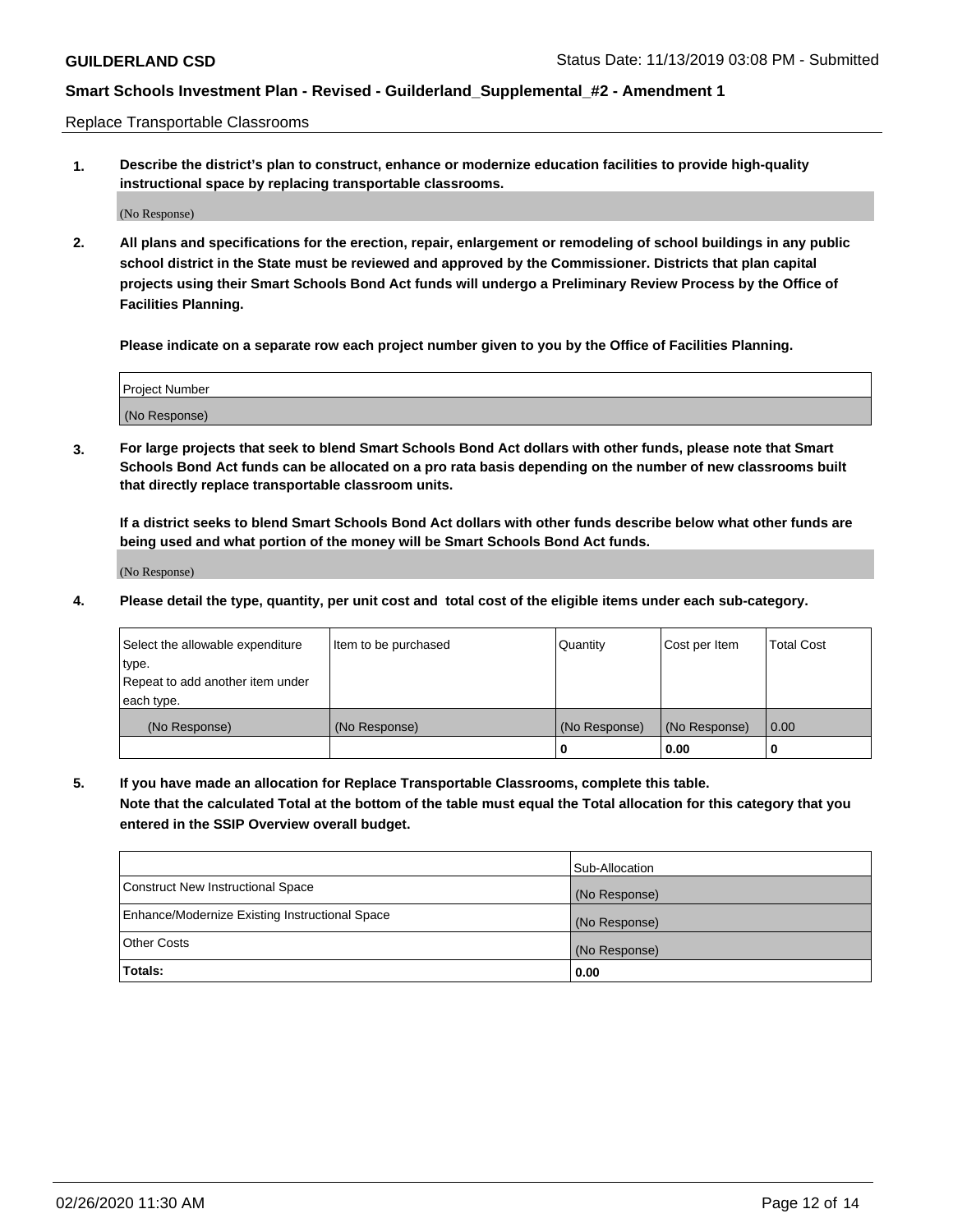High-Tech Security Features

**1. Describe how you intend to use Smart Schools Bond Act funds to install high-tech security features in school buildings and on school campuses.**

(No Response)

**2. All plans and specifications for the erection, repair, enlargement or remodeling of school buildings in any public school district in the State must be reviewed and approved by the Commissioner. Smart Schools plans with any expenditures in the High-Tech Security category require a project number from the Office of Facilities Planning. Districts must submit an SSBA LOI and receive project numbers prior to submitting the SSIP. As indicated on the LOI, some projects may be eligible for a streamlined review and will not require a building permit. Please indicate on a separate row each project number given to you by the Office of Facilities Planning.**

| <b>Project Number</b> |  |
|-----------------------|--|
| (No Response)         |  |

- **3. Was your project deemed eligible for streamlined Review?**
	- Yes
	- $\hfill \Box$  No
- **4. Include the name and license number of the architect or engineer of record.**

| Name          | License Number |
|---------------|----------------|
| (No Response) | (No Response)  |

**5. Please detail the type, quantity, per unit cost and total cost of the eligible items under each sub-category.**

| Select the allowable expenditure | Item to be purchased | Quantity      | Cost per Item | <b>Total Cost</b> |
|----------------------------------|----------------------|---------------|---------------|-------------------|
| type.                            |                      |               |               |                   |
| Repeat to add another item under |                      |               |               |                   |
| each type.                       |                      |               |               |                   |
| (No Response)                    | (No Response)        | (No Response) | (No Response) | 0.00              |
|                                  |                      | 0             | 0.00          |                   |

**6. If you have made an allocation for High-Tech Security Features, complete this table.**

**Enter each Sub-category Public Allocation based on the the expenditures listed in Table #5.**

|                                                      | Sub-Allocation |
|------------------------------------------------------|----------------|
| Capital-Intensive Security Project (Standard Review) | (No Response)  |
| <b>Electronic Security System</b>                    | (No Response)  |
| <b>Entry Control System</b>                          | (No Response)  |
| Approved Door Hardening Project                      | (No Response)  |
| <b>Other Costs</b>                                   | (No Response)  |
| Totals:                                              | 0.00           |